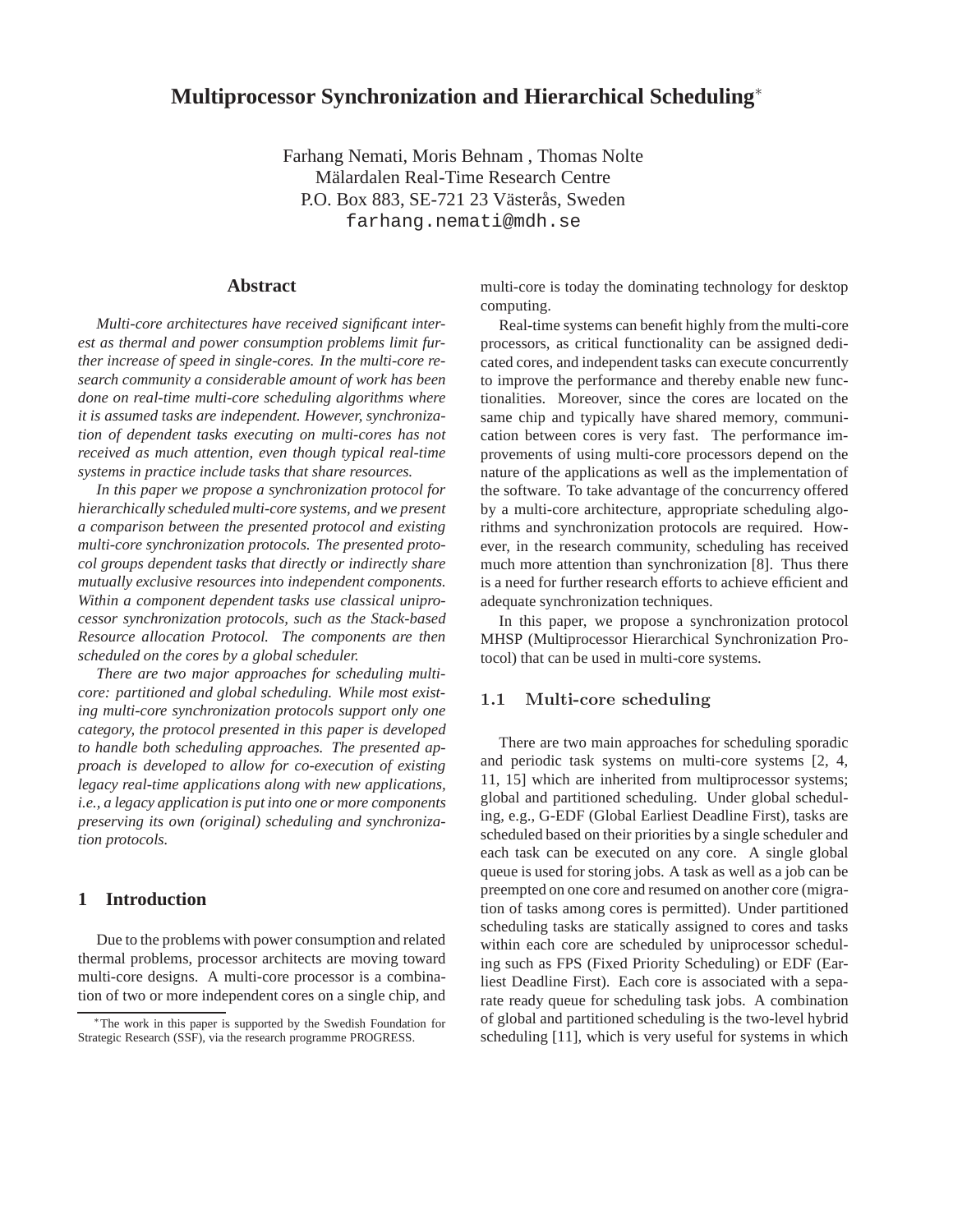some tasks cannot migrate between cores while other tasks can migrate. An efficient multiprocessor scheduling approach based on hierarchical scheduling framework is presented by Shin et al. [22], however, the approach is suitable for independent tasks, i.e., tasks are not allowed to share mutually exclusive resources.

# **2 Related work**

The uniprocessor synchronization protocols PCP (Priority Ceiling Protocol) [21] and SRP (Stack-based Resource allocation Protocol) [3] are two of the best known methods for synchronization in uniprocessor systems. Both protocols avoid deadlocks, and blocking times are limited to at most the duration of one outermost critical section.

In the context of uniprocessor hierarchical scheduling, there have been studies on allowing for sharing of mutually exclusive resources within components [1, 16] and across components [9, 7, 12].

For multiprocessor systems, Rajkumar present MPCP (Multiprocessor Priority Ceiling Protocol) [20], which extends PCP to multiprocessors hence allowing for synchronization of tasks sharing mutually exclusive resources using partitioned FPS. Gai et al. [13] present MSRP (Multiprocessor SRP), which is an EDF-based synchronization protocol for multiprosessors. The shared resources are classified as either (i) local resources that are shared among tasks assigned to the same processor, or (ii) global resources that are shared by tasks assigned to different processors. In MSRP, tasks synchronize local resources using SRP and access to global resources is guaranteed a bounded blocking time. Lopez et al. [19] present an implementation of SRP under P-EDF (Partitioned EDF). The tasks that directly or indirectly share resources, called macrotasks, shall be assigned to the same processor. This method is, however equivalent to MSRP with no global resources. Devi et al. [10] present a synchronization technique under G-EDF. The work is restricted to synchronization of non-nested accesses to short, simple objects, e.g., stacks, linked lists, and queues. In addition, the main focus of the method is on soft real-time systems. Block et al. [8] present FMLP (Flexible Multiprocessor Locking Protocol), which is the first synchronization protocol for multiprocessors that can be applied to both partitioned and global scheduling algorithms, i.e., P-EDF and G-EDF.

Since we will compare our protocol to other multiprocessor synchronization protocols we will discuss three of them in more detail:

## 2.1 MPCP

MPCP works as follows: The local resources are protected using PCP. A task blocked on a global resource suspends and makes the processor available for the local tasks. The duration of time a task is blocked includes remote blocking where a task is blocked by tasks (with any priority) running on another processor (core). However, the remote blocking of a task is bounded and is a function of the duration of critical sections of other tasks. MPCP makes this possible by assigning global critical sections (*gcs*) a ceiling greater than the highest priority among all tasks, hence a *gcs* can only be blocked by another *gcs* and not by a non-critical section. The blocked global critical sections on a global resource are added to a prioritized queue. Global critical sections cannot be nested in local critical sections (*lcs*) and vice versa. Global resources potentially lead to high blocking times, thus tasks sharing the same resource have to be assigned to the same processor as long as possible.

# 2.2 MSRP

Under MSRP, when a task is blocked on a global resource it performs spin lock (busy wait). This means that the processor is kept busy without doing any work, hence the duration of spin lock should be as short as possible which means locking a global resource should be reduced as far as possible. To achieve this goal under MSRP, the tasks executing in global critical sections become nonpreemptable. The tasks blocked on a global resource are added to a FIFO queue. Global critical sections are not allowed to be nested under MSRP. Gai et al. [14] compare MSRP and MPCP. They point out the complexity of implementation is one of the disadvantages of MPCP while wasting local processor time (due to busy wait) is a disadvantage of MSRP. They have performed two case studies for the comparison and the results show that MPCP works better when the duration of global critical sections are increased while MSRP outperforms MPCP when critical sections become shorter. Also they show that for applications where tasks access many resources, and resources are accessed by many tasks, using MPCP results in more pessimism compared to using MSRP, which can be considered as a significant advantage for MSRP.

## 2.3 FMLP

Using FMLP, resources are categorized into short and long resources which are user defined. There is no limitation on nesting resource accesses, except that requests for long resources cannot be nested in requests for short resources. Under FMLP and using P-EDF or G-EDF, the tasks that are blocked on short resources perform busy wait and are added to a FIFO queue. Tasks that access short resources execute non-preemptively. Tasks blocked on a long resource are added to a FIFO queue. A task holding a long resource under G-EDF, executes preemptively using priority inheritance, i.e., it inherits the priority of highest priority task that the running task blocks. Under P-EDF a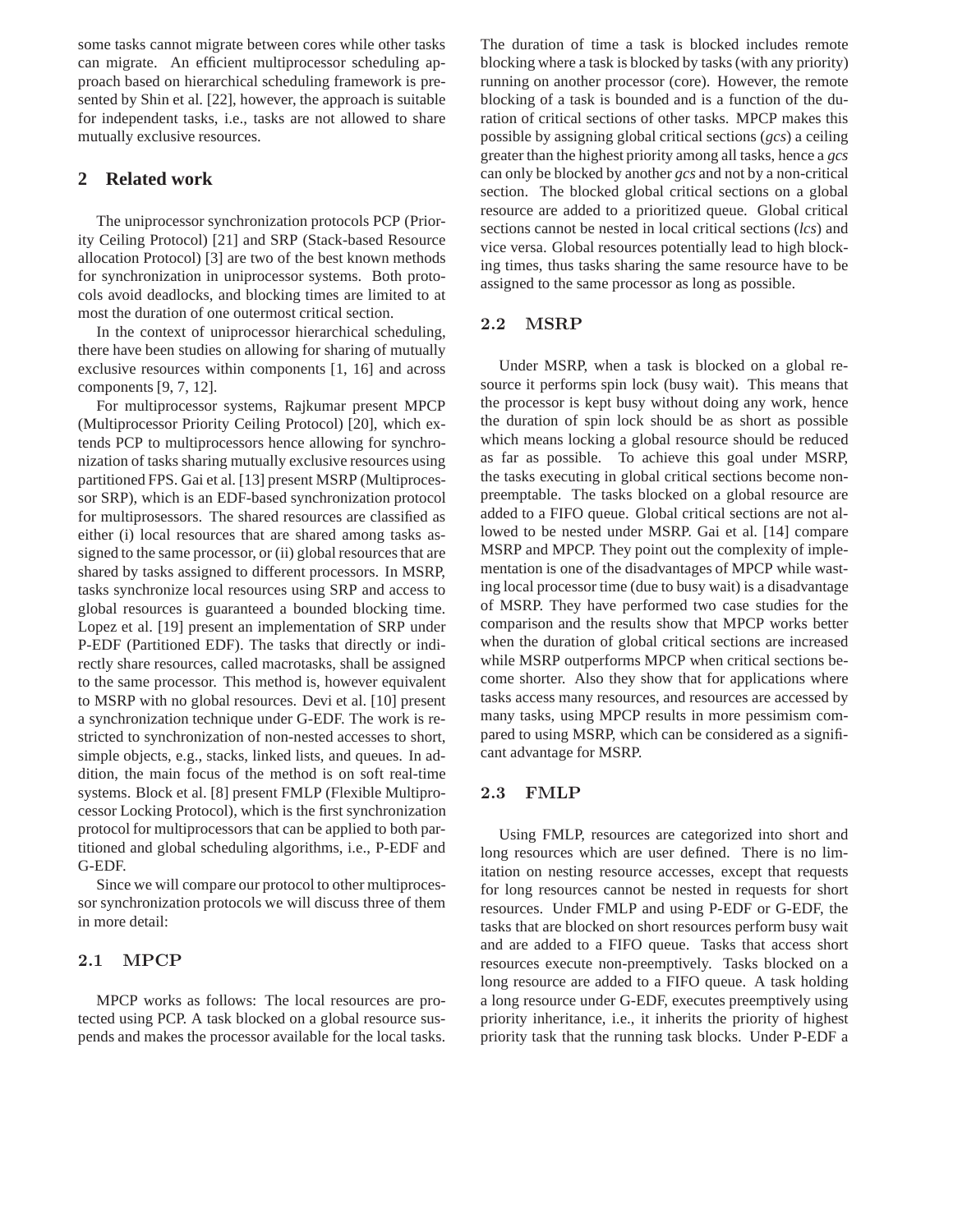task holding a long resource executes non-preemptively using local priority inheritance, i.e., priority is inherited only from tasks assigned to the same processor. Note that under P-EDF the concept of short and long resources is only applied to global resources. SRP can be used for sharing local resources. In FMLP, deadlock is prevented by grouping resources. A group includes either global or local resources, and two resources are in the same group if a request for one of them may be nested in a request for the other one. A group lock is assigned to each group and only one task at any time can hold the lock.

## **3 System model and background**

This paper focuses on synchronization of tasks that share mutually exclusive resources in a multiprocessor system consisting of  $m$  identical processors. We assume a general multiprocessor scheduling which can be either partitioned or global scheduling. The following sections explain our corresponding task model and approach for mutual exclusion.

## 3.1 Task model

The task model considered in this paper is the deadline-constrained sporadic hard real-time task model  $\tau_i(T_i, C_i, D_i, \{c_{i,j}\})$ , where  $T_i$  is a minimum separation time between arrival of successive jobs of  $\tau_i$ ,  $C_i$  is their WCET (Worst-Case Execution Time), and  $D_i$  is an arrivalrelative deadline  $(0 < C_i \leq D_i \leq T_i)$  before which the execution of a job must be completed. Each task is allowed to access one or more shared logical resources either serially or properly nested. Each element  $c_{i,j}$  in  $\{c_{i,j}\}$  represents the WCET of the task  $\tau_i$  inside a critical section of the shared resource  $R_j$ .

#### 3.2 Shared resources and SRP protocol

Tasks are allowed to share logical resources in a mutually exclusive manner. To access a resource  $R_j$ , a task must first lock the resource, and when the task no longer needs the resource it is unlocked. The time during which a task holds a lock is called a critical section. At any time, only a single task may hold the lock of a logical resource. The SRP protocol is used to synchronize the tasks' access to shared resources. According to SRP, each task  $\tau_i$  has a preemption level equal to  $\pi_i = 1/D_i$ , where  $D_i$  is the relative deadline of the task. And each shared resource  $R_i$  is associated with a resource ceiling  $rc_j = \max{\lbrace \pi_i | \tau_i \text{ accesses } R_j \rbrace}$ . Finally, a system ceiling is used which equals to the currently locked highest resource ceiling in the system. Following the rules of SRP, a job  $J_i$  that is generated by a task  $\tau_i$  can preempt the currently executing job  $J_k$  within a subsystem only if  $J_i$  has a priority higher than that of job  $J_k$  and, at the same

time, the preemption level of  $\tau_i$  is greater than the current subsystem ceiling.

## **4 MHSP**

This section describes our proposed synchronization protocol MHSP (Multiprocessor Hierarchical Synchronization Protocol). Using MHSP, all tasks that are directly and indirectly dependent through sharing of mutually exclusive logical resources are grouped into one component<sup>1</sup>. A component contains a set of dependent tasks, and a local scheduler. Hence, the system contains both independent tasks and components. Whenever the system scheduler (global scheduler or core scheduler depending on the type of the multiprocessor scheduling algorithm) selects a component to be executed, its local scheduler will select which of its internal tasks that will get access to the CPU resource. Inside each component, the SRP protocol is used to synchronize access to mutually exclusive logical resources. For each component, the timing interface is used to abstract the timing requirements of all internal tasks. The timing interface is calculated using the periodic resource model presented [23], i.e., each component  $C\tau_s$  is associated with  $(P_s, Q_s)$ , where  $Q_s$  is the budget that the component will receive every period  $P_s$ . For the system scheduler, a component can be considered as a simple periodic task with execution time  $Q_s$ and period  $P_s$ .

For multiprocessor partitioned scheduling the component timing interface  $(P_s, Q_s)$  can also be used, in addition to scheduling, for the task to processor allocation by allocating independent tasks and components to processors which simplify the allocation problem since tasks and components are independent. For the same reason, any global scheduler can be used without any modification since most global scheduling algorithms assume that tasks are independent . Figure 1 shows the system framework, i.e., a two level hierarchical multiprocessor global scheduling framework.

## 4.1 Component timing interface

In this section, we will explain how to evaluate the component timing interface including the component budget  $Q_s$ and period  $P_s$ . The ratio  $Q_s/P_s$  should be as low as possible in order to make the MHSP protocol efficient in terms of requiring less CPU resources and while guaranteing the schedulability of its internal tasks. As shown in Fig.(1), the framework is a two level hierarchical framework that schedules independent components and tasks, and it allows sharing of mutually exclusive logical resources inside the components. The algorithm presented in [23] to evaluate the component timing interface can be used here only if we

<sup>&</sup>lt;sup>1</sup>This technique is similar to the technique presented in [19], the main difference being the way of evaluating the group parameter and in addition our protocol suitable for both global and partitioned schedulers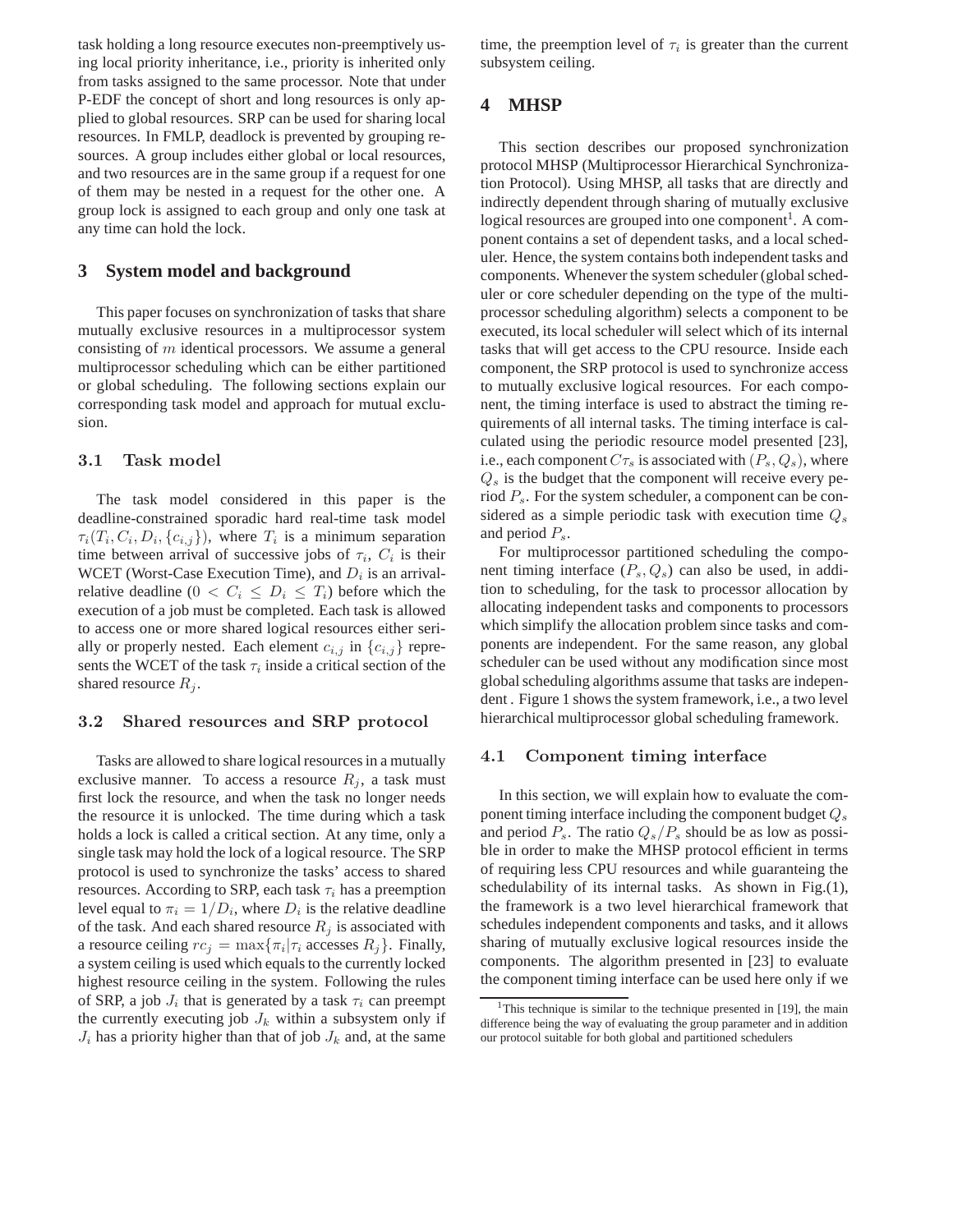

**Figure 1. Multiprocessors global scheduling using the MHSP protocol .**

take into account the sharing of logical resources inside the components, and these resources are called local resources. Note that the analysis presented in [23] is for single processor systems only. However, since the tasks in a component are not allowed to execute in parallel, i.e., only one task is allowed to execute in one processor at each time, the tasks inside a component will execute as they are executing in a single processor which makes the analysis of [23] valid also here.

The component local schedulability analysis using EDF and FPS scheduling are shown below;

Let db $f_{EDF}(i, t)$  denote the demand bound function of a task  $\tau_i$  under EDF scheduling [5], i.e.,

$$
\text{dbf}_{\text{EDF}}(i, t) = \left\lfloor \frac{t + T_i - D_i}{T_i} \right\rfloor \cdot C_i. \tag{1}
$$

The local schedulability condition under EDF scheduling is then (by combining the results of [6] and [23])

$$
\forall t > 0 \quad \sum_{i=1}^{n} \text{dbf}_{\text{EDF}}(i, t) + b(t) \leq \text{sbf}(t), \qquad (2)
$$

where  $b(t)$  is the blocking function [6] that represents the longest blocking time during which a task  $\tau_i$  with  $D_i \leq$ t may be blocked by a task  $\tau_k$  with  $D_k > t$ . sb $f_s(t)$  is the supply bound function [23] that computes the minimum possible CPU supply that a component may receive from the global scheduler for every interval length  $t$  as follows:

$$
\operatorname{sbf}_s(t) = \begin{cases} t - (k+1)(P-Q) & \text{if } t \in V^{(k)} \\ (k-1)Q & \text{otherwise,} \end{cases}
$$
 (3)

where  $k = \max\left(\left\lceil \frac{(t - (P - Q))}{P} \right\rceil, 1\right)$ , and  $V^{(k)}$  denotes an interval  $[(k+1)P - 2Q, (k+1)P - Q]$ .

For FPS [17], let  $\text{rbf}_{\text{FP}}(i, t)$  denote the request bound function of a task  $\tau_i$ , i.e.,

$$
\operatorname{rbf}_{\mathsf{FP}}(i,t) = C_i + \sum_{\tau_k \in \mathsf{HP}(i)} \left[ \frac{t}{T_k} \right] \cdot C_k, \tag{4}
$$

where  $HP(i)$  is the set of tasks with priorities higher than that of  $\tau_i$ . The local schedulability analysis under FPS is then (by extending the results of [3, 23]):

$$
\forall \tau_i, 0 < \exists t \le D_i, \ \text{rbf}_{\mathsf{FP}}(i, t) + b_i \le \text{sbf}(t), \quad (5)
$$

where  $b_i$  is the maximum *blocking* (i.e., extra CPU demand) imposed to a task  $\tau_i$  when  $\tau_i$  is blocked by lower priority tasks that are accessing resources with ceiling greater than or equal to the priority of  $\tau_i$ . Note that t can be selected within a finite set of scheduling points [18].

Given the component period  $P_s$ , let calculateBudget( $C\tau_s$ ,  $P_s$ ) denote a function that calculates the smallest component budget  $Q_s$  that satisfies Eq. (2) for EDF or Eq. (5) for FPS scheduling. Hence,  $Q_s =$  calculateBudget( $C\tau_s$ ,  $P_s$ ). The function is similar to the one presented in [23]. Note that selecting the value of  $P<sub>s</sub>$  is not a trivial; the lower this value is, the lower the utilization of the component will and at the same time the context switch overhead will increase (more frequent context switches). However, in this paper we restrict the value of  $P_s$  to fulfil the inequality  $2P_s \leq T_m$ , where  $\tau_m$ is the task with the shortest period. This restriction is motivated by reasons of resource efficiency [24].

#### 4.2 Protocol properties

The MHSP protocol has the following advantages  $(+)$ and disadvantages (-):

- + Generality the protocol can be used with any type of global scheduler, including a partitioned scheduler, without any need for modification in the used scheduling algorithm and corresponding schedulability analysis.
- + Synchronization shared resources can be nested and the protocol is deadlock free. This property is inherited from using the SRP protocol inside the components.
- + Reduced pessimism the protocol removes the effect of blocking from tasks that do not share resources.
- + Isolation tasks executing inside a component do not follow directly under the global scheduling algorithm, i.e., tasks are scheduled inside a component using the component's local scheduler. Therefore, global schedulability is not dependent on individual task parameters and vice versa.
- Utilization the component utilization  $Q/P$  must be less than 1, otherwise the protocol can not be used.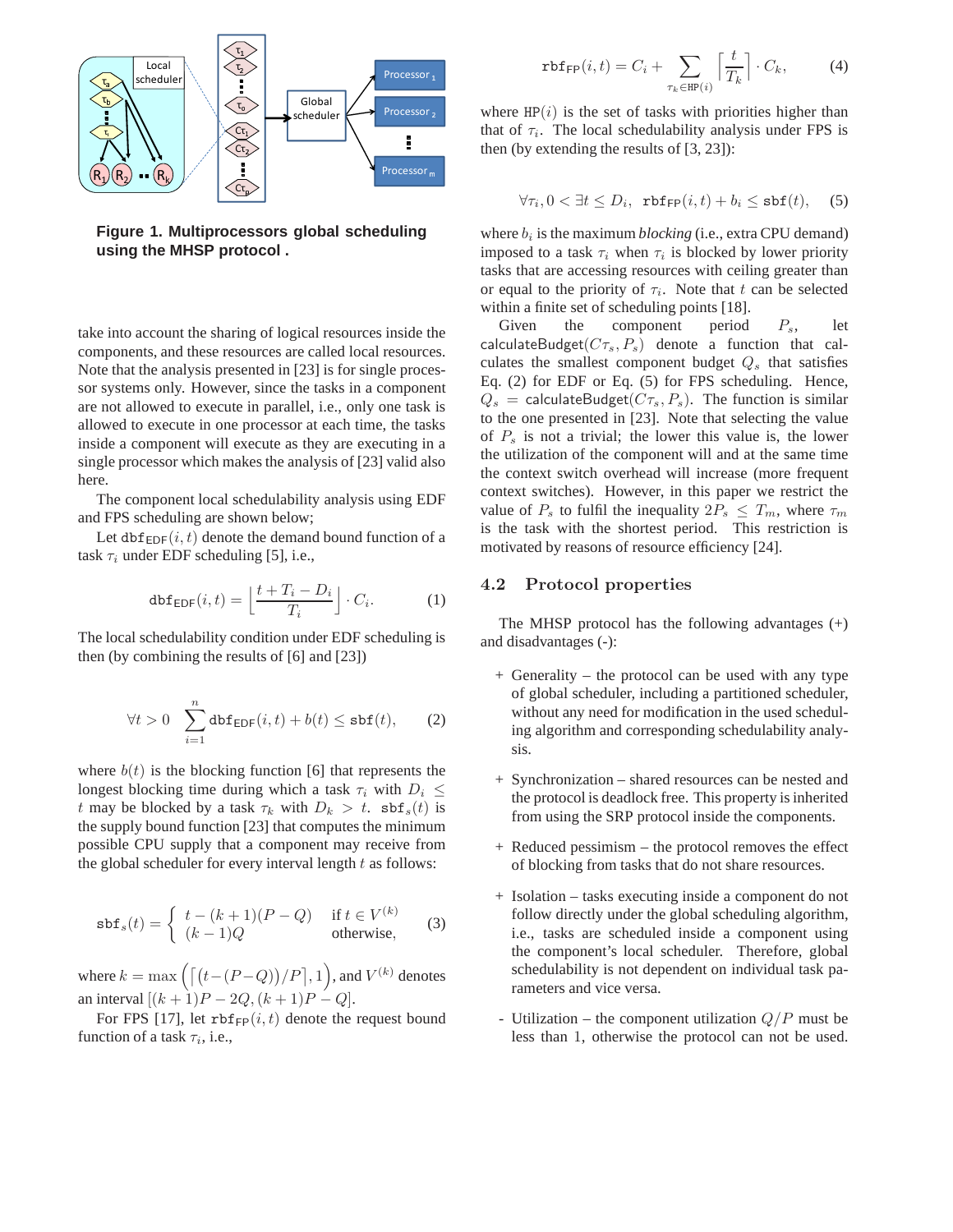In addition, evaluating  $(P_s, Q_s)$  is based on worst-case CPU resource availability which can be pessimistic and will add unnecessary utilization to the component timing interface.

- Tasks resident in the same component can not be executed in parallel even if there are idle processors available.

Note that the the disadvantage showed in the last bullet can be handled by modifying both the protocol and the global scheduling. The modification can be done during runtime such that if there exists an idle processor then the global scheduler will allow ready tasks from components to execute even if their local scheduler did not select them. The priority of these tasks will be the lowest in a global level and they will stop to execute in case they want to access a mutual exclusive shared logical resource. If an independent task or another component is activated then the execution of these lowest priority tasks will be preempted. Note that this modification will improve the average response time for tasks and it will use the processors more efficiently. However, it will not improve the worst case when all tasks in a component want to access a mutual exclusive shared logical resource at the same time.

#### 4.3 Example

We will explain the MHSP protocol using the following example. Suppose a system that have 7 tasks as shown in Table 1.

| <b>Task</b> | $T_i$ | $C_i$ | $D_i$ | $R_i$      | $C_{i,j}$ |
|-------------|-------|-------|-------|------------|-----------|
| $\tau_1$    | 15    | 6     | 15    |            |           |
| $\tau_2$    | 20    | 4     | 20    | $R_1, R_2$ | 2, 1      |
| $\tau_3$    | 40    | 6     | 40    | $R_1$      |           |
| $\tau_4$    | 45    | 9     | 45    | $R_3$      | 2         |
| $\tau_5$    | 60    | 12    | 60    |            |           |
| $\tau_6$    | 60    | 9     | 60    | $R_{2}$    | 2         |
| T7          | 90    | 14    | 85    | $R_{3}$    | 3         |

**Table 1. Task parameters of the example.**

Tasks  $\tau_2$ ,  $\tau_3$  and  $\tau_6$  are grouped into a single component  $C\tau_1$  since they are dependent (note that  $\tau_3$  and  $\tau_6$  are not directly dependent but since both are sharing resources with  $\tau_2$  then they are indirectly dependent). Tasks  $\tau_4$  and  $\tau_7$  are grouped into another component  $C_{\tau_2}$ . We assume that both  $C\tau_1$  and  $C\tau_2$  are using EDF as a local scheduler. The component period of  $C\tau_1$  is selected  $P_1 = 10$  then the minimum budget should be  $Q_1 = 5.35$  that satisfy Eq. (2) and for  $C\tau_2$  the parameters are  $P_2 = 20$  and  $Q_2 = 9$ . The sum of utilization of tasks  $\tau_4$  and  $\tau_7$  is equal to  $U = 0.35$  while the utilization of component  $C_{\tau_2}$  that include these tasks

is  $Q_s/P_s = 0.45$  and the increment in the component utilization comes from both the blocking effect between tasks and the overhead from abstracting the timing of these tasks. Figure 2 shows the scheduling of tasks and components in two processors using global preemptive EDF scheduling. It is clear that in certain times, one or both processors are idle and at the same time there are ready tasks in the components that can not execute because of their local scheduler selected other task or the budget of the component has expired. It would be more efficient to allow the ready task in the components to execute as described in the previous section.

## **5 Brief comparison of the four protocols**

In this section we briefly compare six properties of the four multiprocessor synchronization protocols MPCP, MSRP, FMLP and MHSP:

**1 – Nested resource requests:** In MPCP global resource requests cannot be nested in local requests and vice versa. MSRP does not support nested global requests. FMLP allows nested requests except nesting global requests within local requests. Since MHSP uses SRP locally inside components, there is no limitation on nested resource requests.

**2 – Scheduling protocols:** MPCP works only under partitioned FPS. MSRP works under partitioned EDF, e.g., P-EDF. FMLP supports both partitioned and global scheduling protocols, but it does not support FPS. In MHSP any scheduling protocol (partitioned or global) can be used. In addition tasks inside a component can be scheduled by any uniprocessor scheduling protocol.

**3 – Preemption:** In MPCP there is no need to change scheduling protocols to support non-preemptive execution of a task. The same goes for MHSP since it removes dependencies between tasks in the system level.On the other hand, critical sections accessing global logical resource under MSRP and short resources under FMLP need to execute non-preemptively, and this should be taken into account in the schedulability analysis.

**4 – Utilization:** A disadvantage of MHSP is that the utilization bound of a component should not exceed 1 while this does not limit other protocols. In addition, since the internal tasks in a component are not allowed to execute in parallel, it will increase the utilization of the component compared to FLMP that may allow the tasks to execute in parallel until they will try to access a locked resource.

**5 – Blocking:** In MHSP tasks that do not share mutually exclusive logical resources are not blocked because they are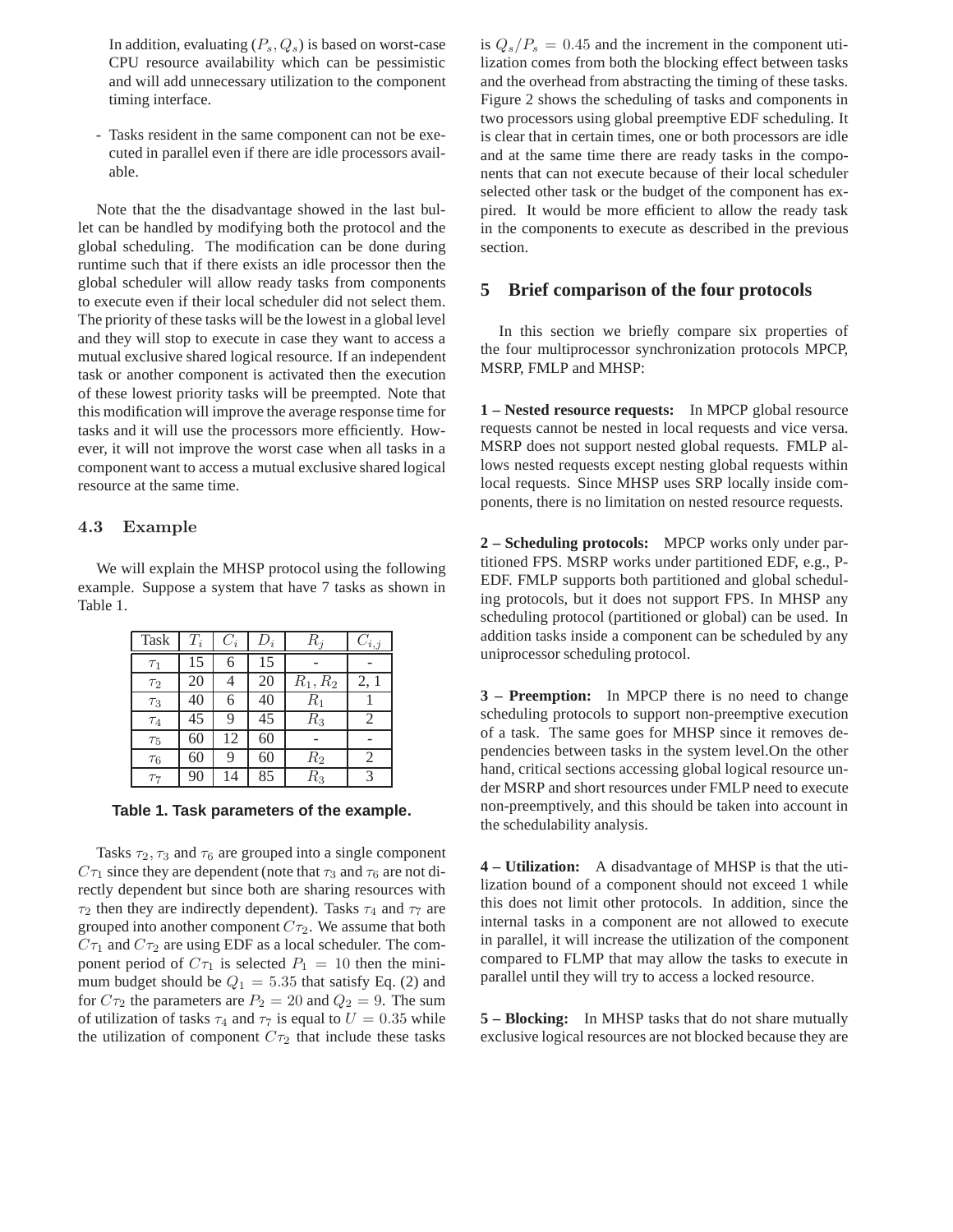

**Figure 2. Scheduling tasks and component.**

in different components. Each task may be blocked by at most one task with lower priority within the same component. In MPCP global critical sections execute at a priority higher than the highest priority task in the system, and thus they may block any task resident in the same processor. In MSRP and FMLP the effect of non-preemptivity and busy waiting adds more blocking overheads. In addition a task can be blocked by the critical sections of all tasks that access the same resource (i.e., the blocking time is the summation of all critical sections) under MSRP, FLMP and MPCP.

**6 – Legacy systems:** Existing legacy real-time systems usually rely on FPS. MHSP and MPCP are suitable for migration of those systems to a multi-core architecture, while MSRP and FMLP may be less suitable for this purpose since they are based on EDF scheduling.

## **6 Summary**

In this paper we have proposed and presented MHSP; a synchronization protocol that can be used for multiprocessors systems. MHSP uses the principle of hierarchical scheduling to remove the dependencies between tasks making it suitable for use together with any multiprocessor scheduling algorithm. We have discussed the advantages and disadvantages of the protocol and, in addition, we have compared the protocol with the other existing protocols. Whether it is efficient to use MHSP depends on application characteristics and system requirements and paraments. For example MHSP has the potential to be used with legacy systems since these systems often are required to be scheduled using FPS; a scheduling policy supported by MHSP both at system level and at component level. The main drawback with the proposed approach is that it maps all direct and indirect dependent tasks into one component which may require higher utilization if the component contains many tasks. Allowing global resources in MHSP can be one way to improve it by splitting the high utilization components into multiple dependent components (general hierarchical scheduling framework that allows resource sharing inside the component and between components). Then an optimization algorithm should be developed such that it can find the best tasks allocation to components in order to minimize the system utilization. In summary, the proposed approach can be considered as the first step towards generalizing the use of hierarchical scheduling frameworks in multiprocessors systems.

#### **References**

- [1] L. Almeida and P. Pedreiras. Scheduling within temporal partitions: response-time analysis and server design. In  $4^{th}$ *ACM international conference on Embedded software (EM-SOFT'04)*, Sep. 2004.
- [2] T. Baker. A comparison of global and partitioned EDF schedulability test for multiprocessors. Technical report, January 2005.
- [3] T. P. Baker. Stack-based scheduling of realtime processes. *Real-Time Systems*, 3(1):67–99, Mar. 1991.
- [4] S. Baruah and N. Fisher. The partitioned multiprocessor scheduling of sporadic task systems. In *RTSS '05: Proceedings of the 26th IEEE International Real-Time Systems Symposium*, pages 321–329, Washington, DC, USA, 2005. IEEE Computer Society.
- [5] S. Baruah, A. Mok, and L. Rosier. Preemptively scheduling hard-real-time sporadic tasks on one processor. In *Proceedings of the* 11<sup>t</sup>h *IEEE International Real-Time Systems Symposium(RTSS'90)*, pages 182–190, Lake Buena Vista, Florida, USA, December 1990. IEEE Computer Society.
- [6] S. K. Baruah. Resource sharing in EDF-scheduled systems: A closer look. In *Proceedings of the* 27<sup>th</sup> IEEE In*ternational Real-Time Systems Symposium (RTSS'06)*, pages 379–387, Rio de Janeiro, Brazil, December 2006.
- [7] M. Behnam, I. Shin, T. Nolte, and M. Nolin. SIRAP: a synchronization protocol for hierarchical resource sharing in